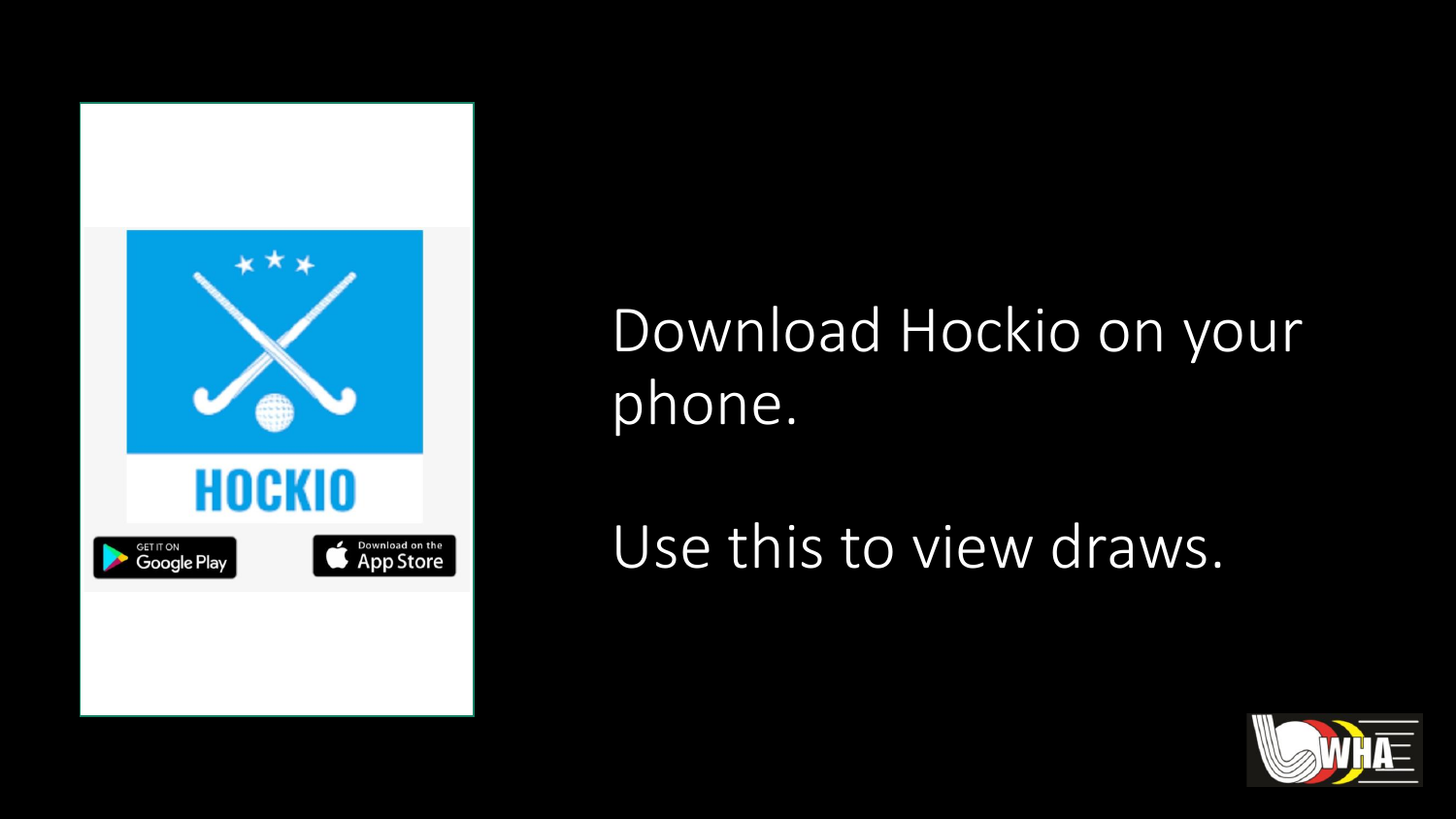



#### **LOG IN** Please Select Your Association

| <b>SELECT SERVER</b> |                   |
|----------------------|-------------------|
| <b>Demo Hockey</b>   |                   |
| <b>SELECT YEAR</b>   |                   |
| 2020                 |                   |
|                      | <b>LOGIN</b>      |
| www.hockio.nz        | support.hockio.nz |
|                      | © HOCKIO          |

## Select Server: Waikato Hockey

## Select Year: Current year

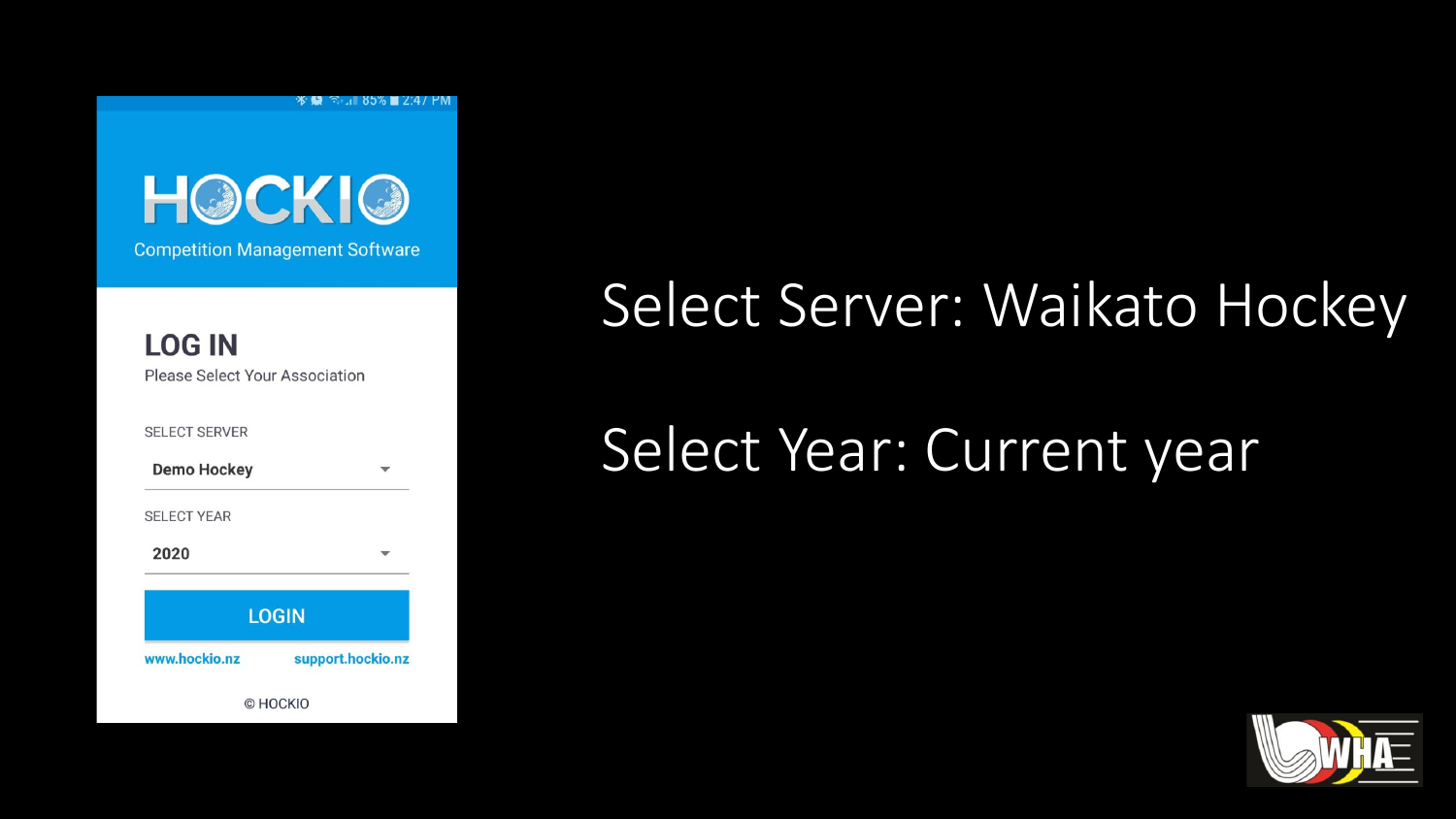

The app will open by default to Today's Matches, which may be blank if there is nothing scheduled that day.

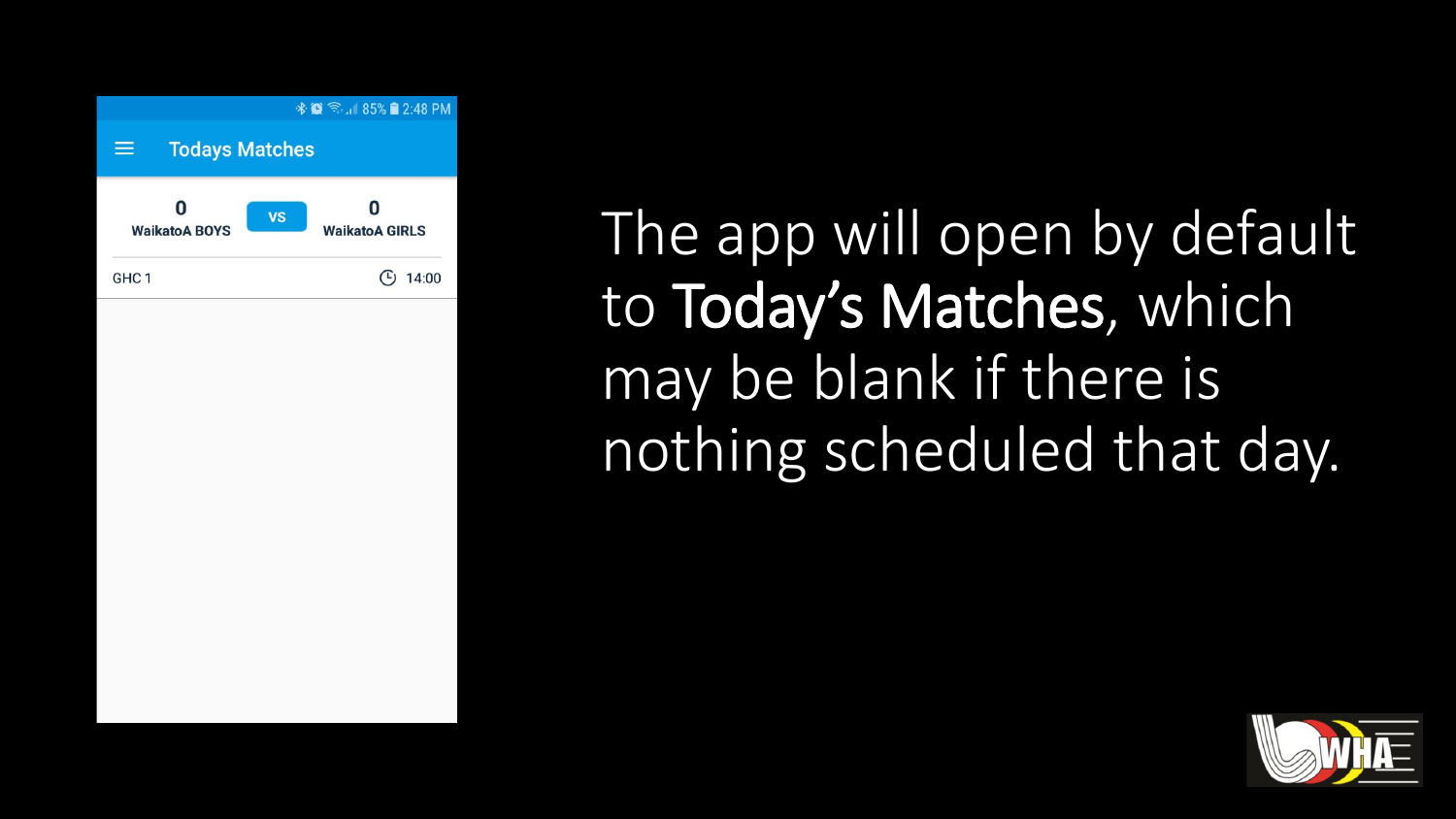

Click on the Menu Icon for options.

Matches > By default this will show all matches in the system. To narrow this down head to the settings tab (see next page)

Standings, Judicial, Top Goals > Nothing will show until a selection is made in the settings section.

Umpire > Match cards can be accessed from here for team Umpire.

Settings > To personalise tabs above for relevant information.

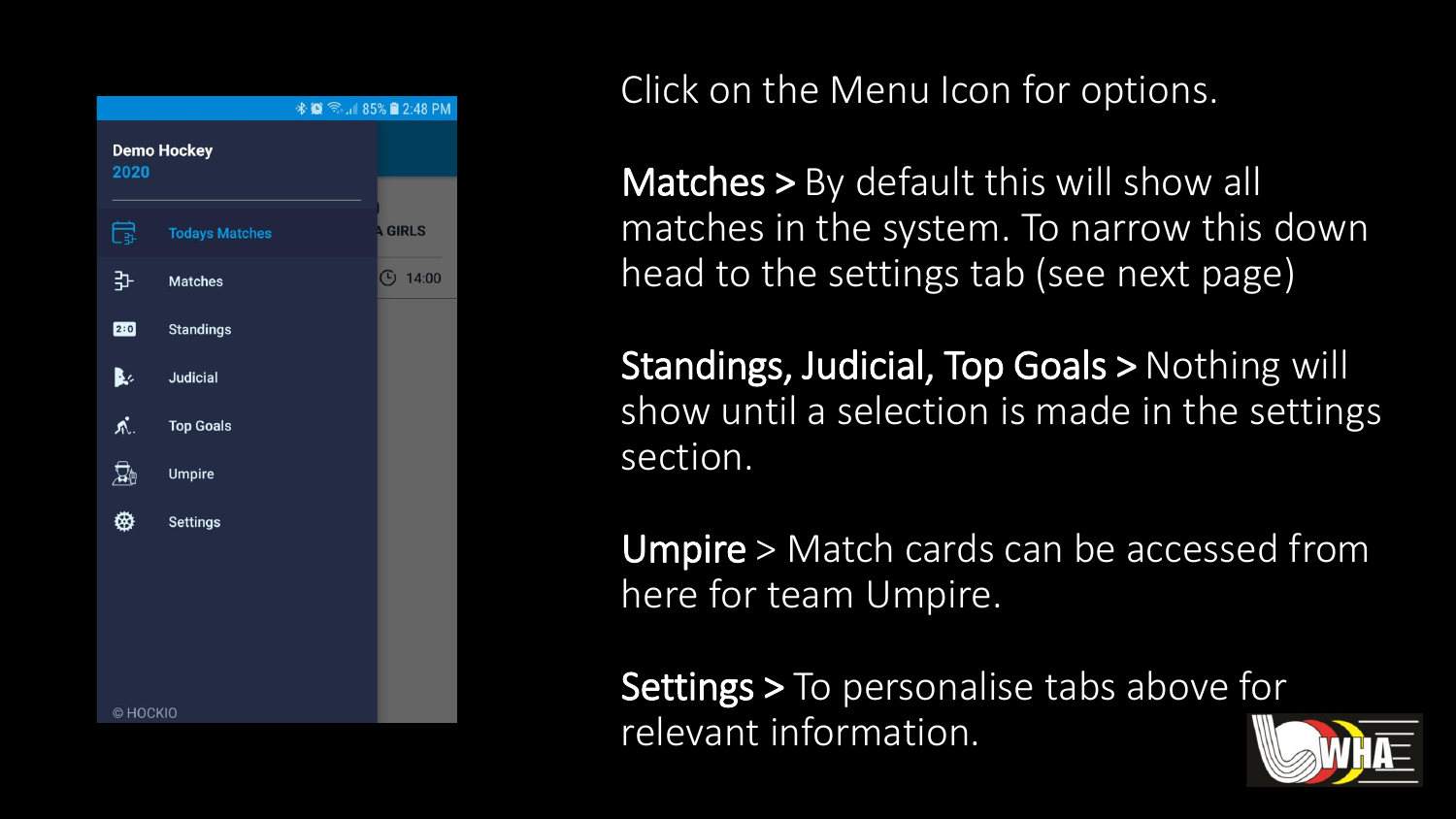|                                        | <b>* ● ● → 85% ■ 2:48 PM</b> |               |  |
|----------------------------------------|------------------------------|---------------|--|
| <b>Settings</b>                        |                              |               |  |
|                                        |                              |               |  |
| Association:                           | Demo Hockey                  |               |  |
| <b>Match Screen Filters:</b>           |                              |               |  |
| <b>Filter by Team</b>                  |                              | ゝ             |  |
| <b>Filter by Competition</b>           |                              | ゝ             |  |
| <b>Filter by Date</b>                  |                              | $\mathcal{E}$ |  |
| Standings / Judicial / Top Goals Compe |                              | >             |  |

### Settings:

To personalize the match listings use the Team, Competition and/or Date filters.

**Team, Competition** > Multiple can be selected. Date > Choose 'A date' or 'All dates'. Standings / Judicial / Top Goals > Select a Competition and then head to Main Menu to view. Only one Competition can be selected at a time.

You **must** click the tick at the top to save your selections.

#### *Examples:*

*You are wanting to follow two children in different teams. Select both teams in the 'filter by team'.*